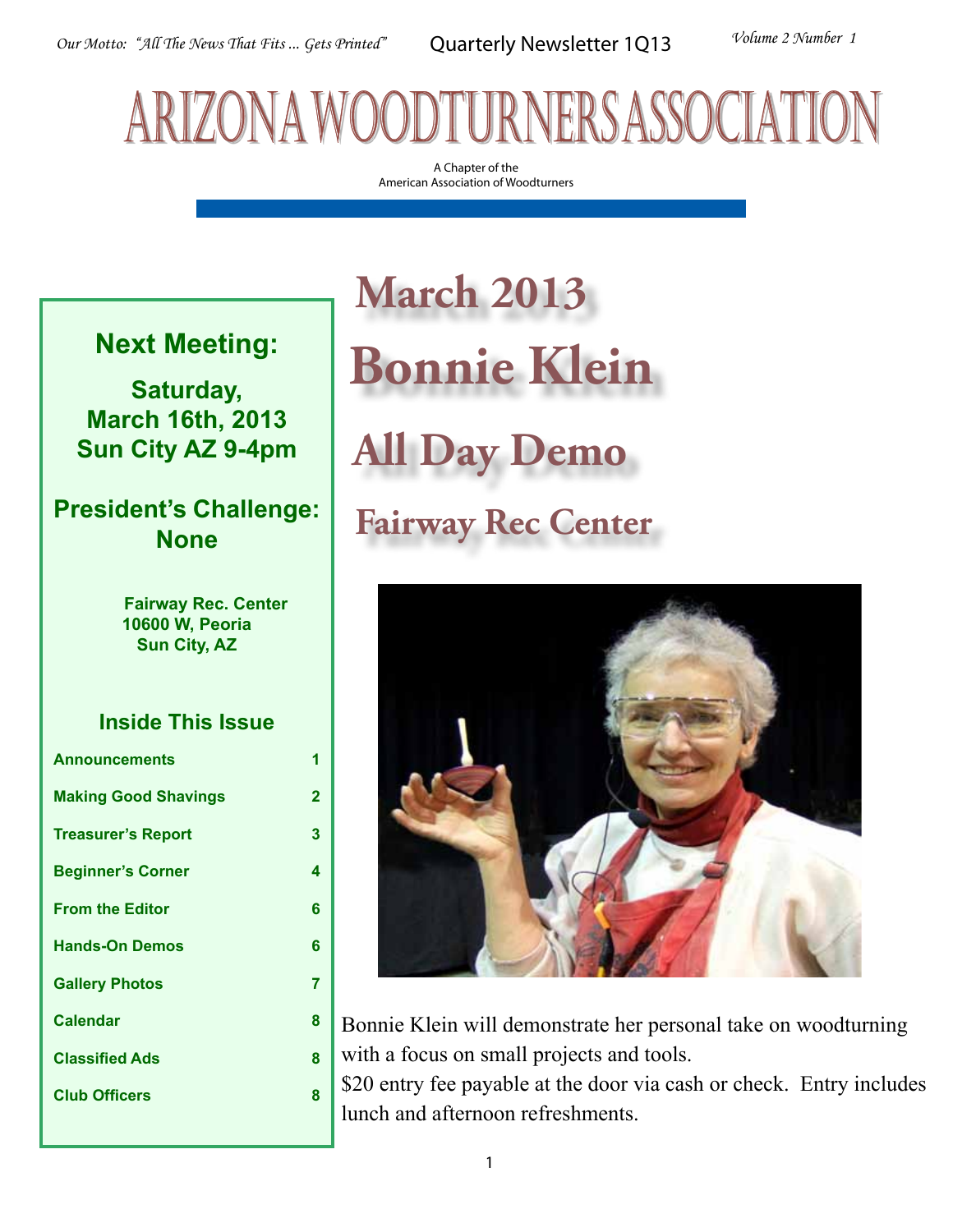### naking Good Shavings President's message by Jason Clark

**As a 501(c)3 educational charity we have a requirement to give back to the community. Our stated objective is "To foster a wider understanding and appreciation of lathe-woodturning as a traditional and contemporary craft and art form among the general public, hobbyist woodturners, part-time woodturners, and professional woodturners. This shall be accomplished by providing education, information, organization and technical assistance relating to woodturning. Future plans include offering conferences, audio/visual programs and mentor programs". We've been pretty good about parts of this objective but I believe improvements can be made in other areas, particularly the "providing education" and "mentor programs" parts. At the beginning of 2012 we established the "Shorty Hart memorial education fund". With club member contributions and with a \$1,500 grant from the American Association of Woodturners the fund quickly swelled to around \$3,000. With 50% of the DWR auction proceeds directed to this fund it climbed even further, to over \$6,000. This month we made the first disbursement of these funds. We recently ordered over \$500 worth of tools, primarily gouges, that once delivered will be donated to Mesquite High School. I also had the opportunity to go into the** 

**classroom and do a couple hours of demonstrations on basic tool use and safety. Several of the students were very interested, one in particular gave up a portion of his lunch hour to ask questions and ask my advice on his current project. We hope that once this contribution is complete that the word will start to spread among the local shop teachers and we'll have more opportunities to get young people involved. We're also working with the owners of the local woodworking stores to get the names and contact information for some of the local shop teachers so we can seek them out. We also have an opportunity to work with Seeds for Autism, a local program that helps with vocational training for individuals with autism and Asperger's. Club members Chuck LaRue and Carl Smith have been working with this program for a while but now we have the opportunity to join them.**

 **Beads of Courage is another area where we can give back to the community. They're a Tucson based program that works with children with serious medical issues like cancer, blood diseases, organ transplants and other diseases that require extended hospital stays or frequent visits. Our involvement is in the creation and donation of lidded boxes which will**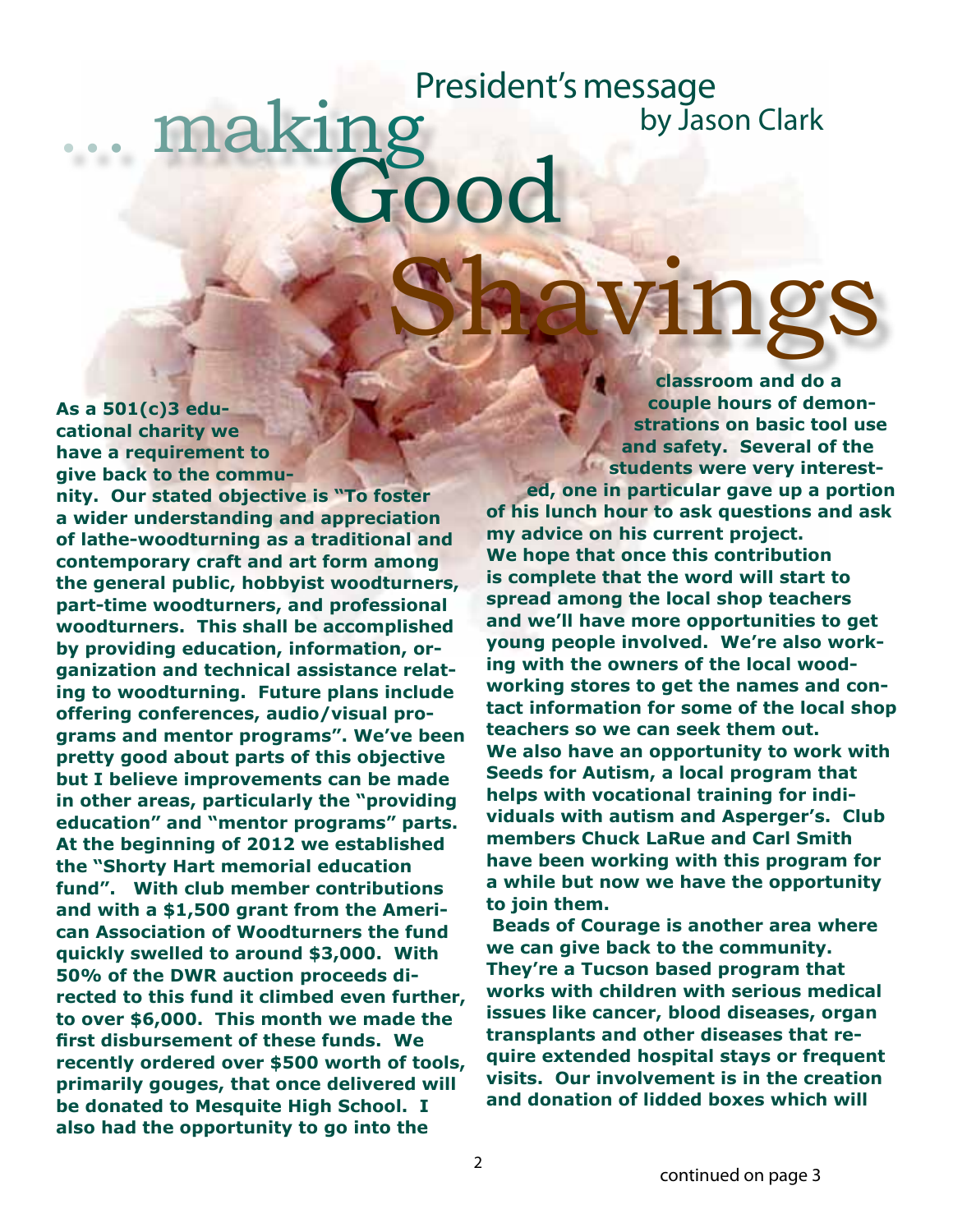Presidents Message... (continued from page 2)

**then be passed on to these sick children. Following each treatment or procedure the patient receives a bead signifying the type of treatment endured. The lidded boxes that we make and donate will be used by the children to store their beads. Many of them endure hundreds and even thousands of procedures so they can end up with a very large volume of beads.**

**We're actively looking for other areas where we can give back. We will be exploring potential involvement with some of the local Empty bowls projects and invite our members to suggest other worthy causes. With the 2014 American Association of Woodturners national symposium occurring in Phoenix we've never had a better opportunity to raise awareness of our craft and the potential to give back to the local community has never been greater.**

**Jason Clark President, Arizona Woodturners Association**

### **Treasurer's Report:**

| Dec. 2012                                         | <b>Start</b>                     | <b>Debits</b>                                                                        | <b>Credits</b>    | <b>Transfers</b>               | <u>Total</u>                                                                          |
|---------------------------------------------------|----------------------------------|--------------------------------------------------------------------------------------|-------------------|--------------------------------|---------------------------------------------------------------------------------------|
| <b>Checking</b>                                   | $$33,211.72 \text{ } $ (767.85)$ |                                                                                      | \$4,300.79        | \$<br>$\sim$                   | \$36,744.66                                                                           |
| <b>Savings</b>                                    | \$9,320.03                       | $\mathbf{s}$ –                                                                       | \$0.40            | \$<br>$\sim$                   | \$9,320.43                                                                            |
| <b>Total</b>                                      | $$42,531.75$ \$ (767.85)         |                                                                                      | \$4,301.79        | \$<br>$\sim$ $-$               | \$46,065.09                                                                           |
| <b>Net</b>                                        | \$3,532.94                       |                                                                                      |                   |                                |                                                                                       |
| <b>Notes: Credits primarily DWR registrations</b> |                                  |                                                                                      |                   |                                |                                                                                       |
| <u>Jan. 2013</u>                                  | <b>Start</b>                     | <b>Debits</b>                                                                        | <b>Credits</b>    | Transfers                      | Total                                                                                 |
| <b>Checking</b>                                   |                                  | $$36,744.66$ $$(2,793.92)$                                                           | \$18,539.00       | $\ddot{\bm{s}}$ –              | \$52,489.74                                                                           |
| <b>Savings</b>                                    | \$9,320.43                       | $\mathbf{s}$ –                                                                       | \$0.39            | \$<br>$\blacksquare$           | \$9,320.82                                                                            |
| <b>Total</b>                                      |                                  | $$46,065.09$ \$ (2,793.92)                                                           | \$18539.39        | \$<br>$\blacksquare$           | \$61,810.56                                                                           |
| <b>Net</b>                                        | \$15,745.87                      |                                                                                      |                   |                                |                                                                                       |
|                                                   |                                  | Notes: Credits include 2013 dues and DWR registrations, Debits include meeting loca- |                   |                                |                                                                                       |
| tion rent.                                        |                                  |                                                                                      |                   |                                |                                                                                       |
|                                                   |                                  |                                                                                      |                   |                                |                                                                                       |
| Feb. 2013                                         | <b>Start</b>                     | <b>Debits</b>                                                                        | <b>Credits</b>    | <b>Transfers</b>               | Total                                                                                 |
| <b>Checking</b>                                   |                                  | $$52,489.74$ \$ (10,104.95)                                                          | $$12.927.00$$ s - |                                | \$55,311.79                                                                           |
| <b>Savings</b>                                    | $$9,320.82$ \$ -                 |                                                                                      | \$0.33            | \$<br>$\overline{\phantom{a}}$ | \$9,321.15                                                                            |
| <b>Total</b>                                      |                                  | $$61,810.56$ \$ (10.104.95)                                                          | \$1,927.33        | \$ -                           | \$64,632.94                                                                           |
| <b>Net</b>                                        | \$2,822.38                       |                                                                                      |                   |                                |                                                                                       |
|                                                   |                                  |                                                                                      |                   |                                |                                                                                       |
| expenses.                                         |                                  |                                                                                      |                   |                                | Notes: Credits are primarily DWR registrations and proceeds. Debits are primarily DWR |
| Mar. MTD                                          | <b>Start</b>                     | <b>Debits</b>                                                                        | <b>Credits</b>    | <b>Transfers</b>               | <b>Total</b>                                                                          |
| <b>Checking</b>                                   | \$55,311.79                      | \$ (5,583.08)                                                                        | \$5,787.00        | $\frac{1}{2}$ -                | <u>\$ 55,515.71 </u>                                                                  |
| <b>Savings</b>                                    | \$9.321.15                       | $\hat{\mathbf{s}}$ –                                                                 | $\mathbf{s}$ –    | \$<br>$\sim$                   | \$9.321.15                                                                            |
| <b>Total</b>                                      | $$64,632.94$ $$ (5,583.08)$      |                                                                                      | \$5,787.00        | \$0.00                         | \$64,836.86                                                                           |
| <b>Net</b>                                        | \$203.92                         |                                                                                      |                   |                                |                                                                                       |
|                                                   |                                  | Notes: Credits and Debits are primarily DWR related income and expenses. Approx      |                   |                                |                                                                                       |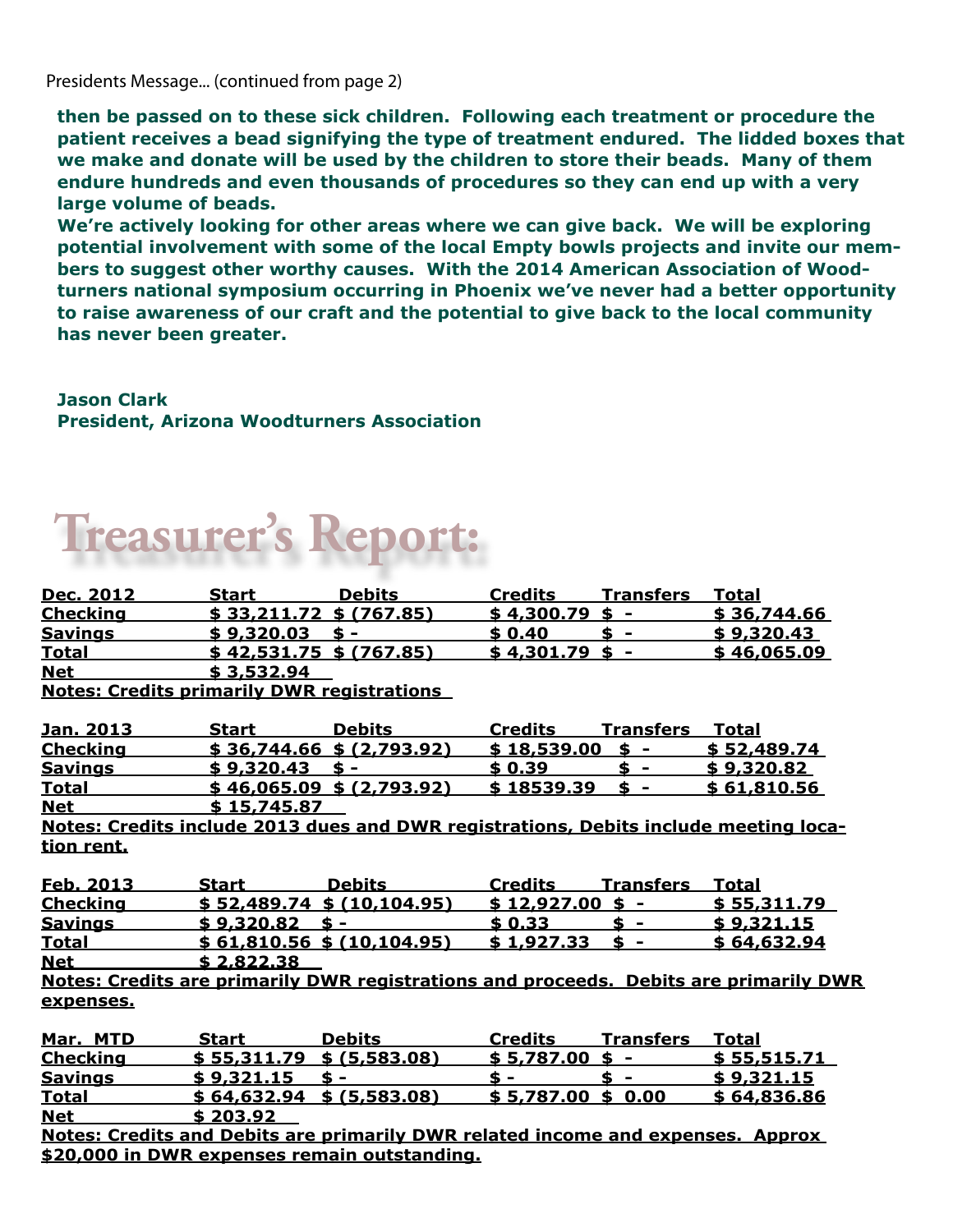

### Library Review - The Art of Hosaluk in Woodturning.

First the video was very long two disc set, however very inspiring. Michael is truly creative. He covers Making a Spinning Top, Making a Ball, Hollow Turning, Offset Turning, Make Strange Fruit, Make a Teapot, Make a Bowl, Make Candlesticks, Make a Box, Form, Design Ideas, Painting, Tools, Photo Gallery and a Cutting Room Floor. His teapots are very unique. I would recommend watching the video's for ideas as I have several new projects planned.

#### Beginner's Corner:

Mounting a blank on the lathe can sometimes be a challenge. There are a number of ways to ac- complish this task; each method has both benefits and drawbacks.

Between centers - This is one of the most common methods to mount a blank, particularly spindle blanks where the grain is running parallel to the bed of the lathe. There are a variety of drive centers on the market, 2 prong, 4 prong, multi tooth, and safety centers. I prefer a multi tooth center. Bowl and hollow form blanks can also be mounted between centers, in many cases this can be preferable to other methods as the blank can be shifted to align the grain or center the blank. The downside is that sometimes this is not the most secure method - there's nothing securing the blank other than pressure between the live center and the drive center.

Faceplate – Most lathes come with a faceplate. Faceplates are usually internally threaded to fit on the spindle of the lathe. Screws are driven through the faceplate and into the blank. This can be a very secure method of mounting a blank but it offers little in the way of adjusting the blank once it's mounted. You also may have to deal with a series of screw holes in the blank once the faceplate is removed.

Screw chuck – Most chucks come with some type of screw that is held in the jaws. A pilot hole is drilled in the blank and then the blank is threaded onto the screw. Dedicated screw chucks are also available. This can be a very secure method of mounting a blank, particularly when the tailstock is also used for support. Similar to faceplates there is little chance for adjustment; it's also relatively easy to deal with a small pilot hole in the middle of a blank.

Scroll chuck – Commonly used to mount bowls, boxes, hollow forms, and platters to allow complete access to the inside. This is normally done by gripping a tenon or expanding into a recess. Smaller square blanks can be gripped inside the jaws as well. While this is a very common method it's not the most secure, we rely solely on the integrity of the wood to secure it to the lathe. It's not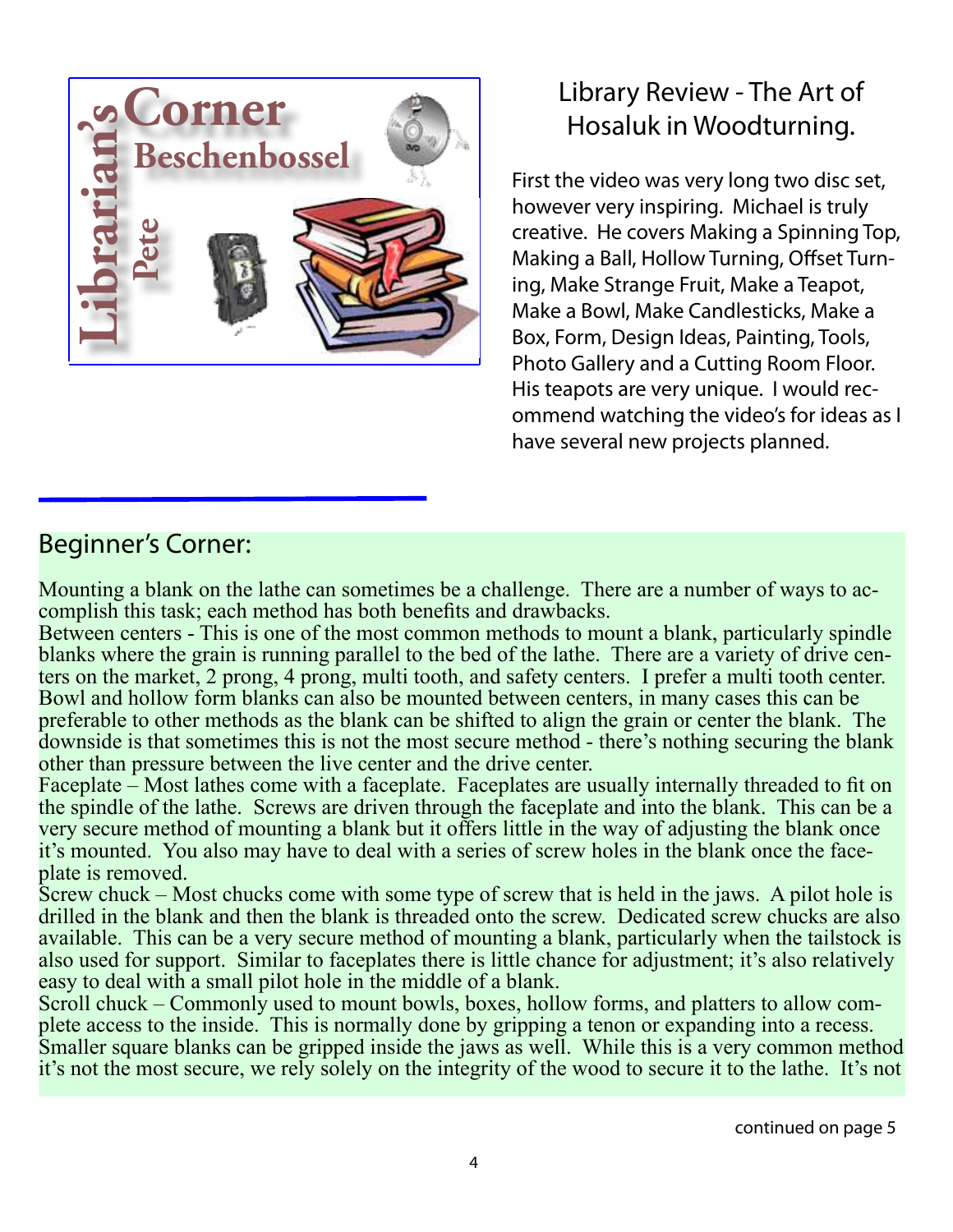Beginner's Corner ... (continued from page 4)

only possible but probable that eventually you will experience a failure; a tenon will sheer off, a recess will split, or a catch will tear the blank right out of the jaws. What a scroll chuck lacks in security it more than makes up for in convenience.<br>There are number of other options: double stick tape, glue blocks, collet chucks, and a vari-

ety of other methods. No matter which option you choose make sure you turn safely. Use the tailstock whenever possible and stay out of the line of fire. Above all else, if something doesn't feel safe don't do it.

Welcome to the wonderful world of Woodturning! Jason Clark



### Standing Room Only at the DWR for the John Lucas Demo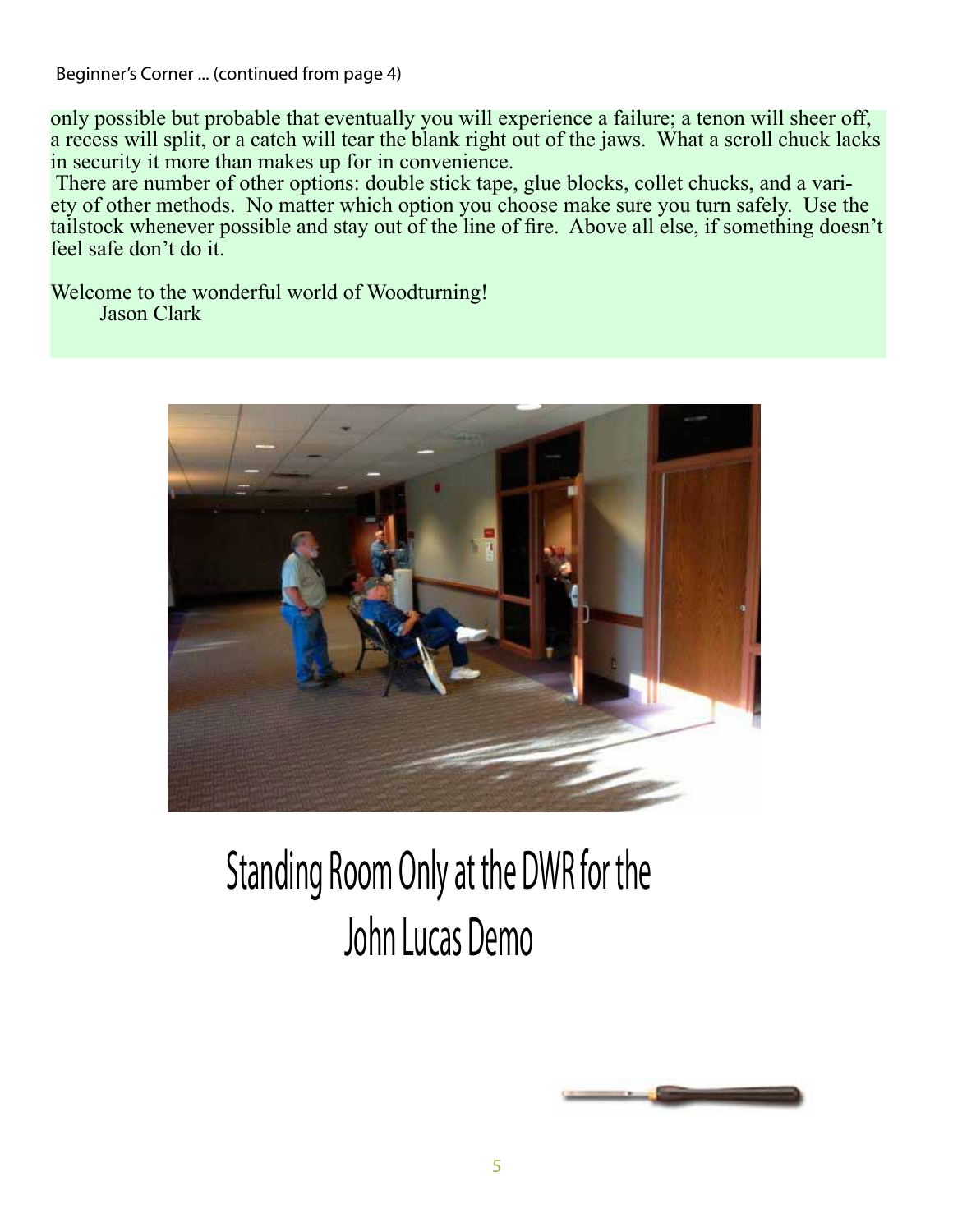# ... from the Editor



The Desert Woodturning Roundup was a great success. This was my second DWR and I always come away with way more ideas than I have time. For a guy that has a hard time coming up with ideas, I really get my money's worth. I was honored to come away from the DWR with two pieces I purchased, one from Richard Raffan and the other from Molly Winton. My daughters also picked a piece out from our own Ken Waller. I am also excited about the CBN Wheel I bought and the NIP bowl blank.

Speaking of another amazing experience was the day with Richard Raffan Class. Richard had several truly unique tools and sharpenings. I learned a lot, including how to sharpen freehand a bowl gouge. Talk about fast and relatively easy. His beading techniques were straight forward and easy to learn, but genius. Needless to say I am pulling out the scrapers again. The class was well worth taking the day off from work.

Please e-mail me or call me with ideas or articles. **Chip**



### AWA Hands-on **Demonstrators** Mark St. Leger Nov. 2013



Woodturning is an art that should be explored and felt with each piece of wood we have the good fortune to work with. Artistic inspiration for me presents itself in many ways. When I allow myself to slow down, I become more aware of the natural beauty that surrounds us. I am amazed by the movement of water as it slowly carves and gently sculpts the ever changing shorelines. I continue to be humbled and in awe over the wonders I encounter while paddling in my kayak. Keeping an open mind while developing a new piece begins a journey worth traveling.

> AWA Membership Benefits-Discounts: Woodworkers Source, Woodcraft, Rockler, Timber Woodworking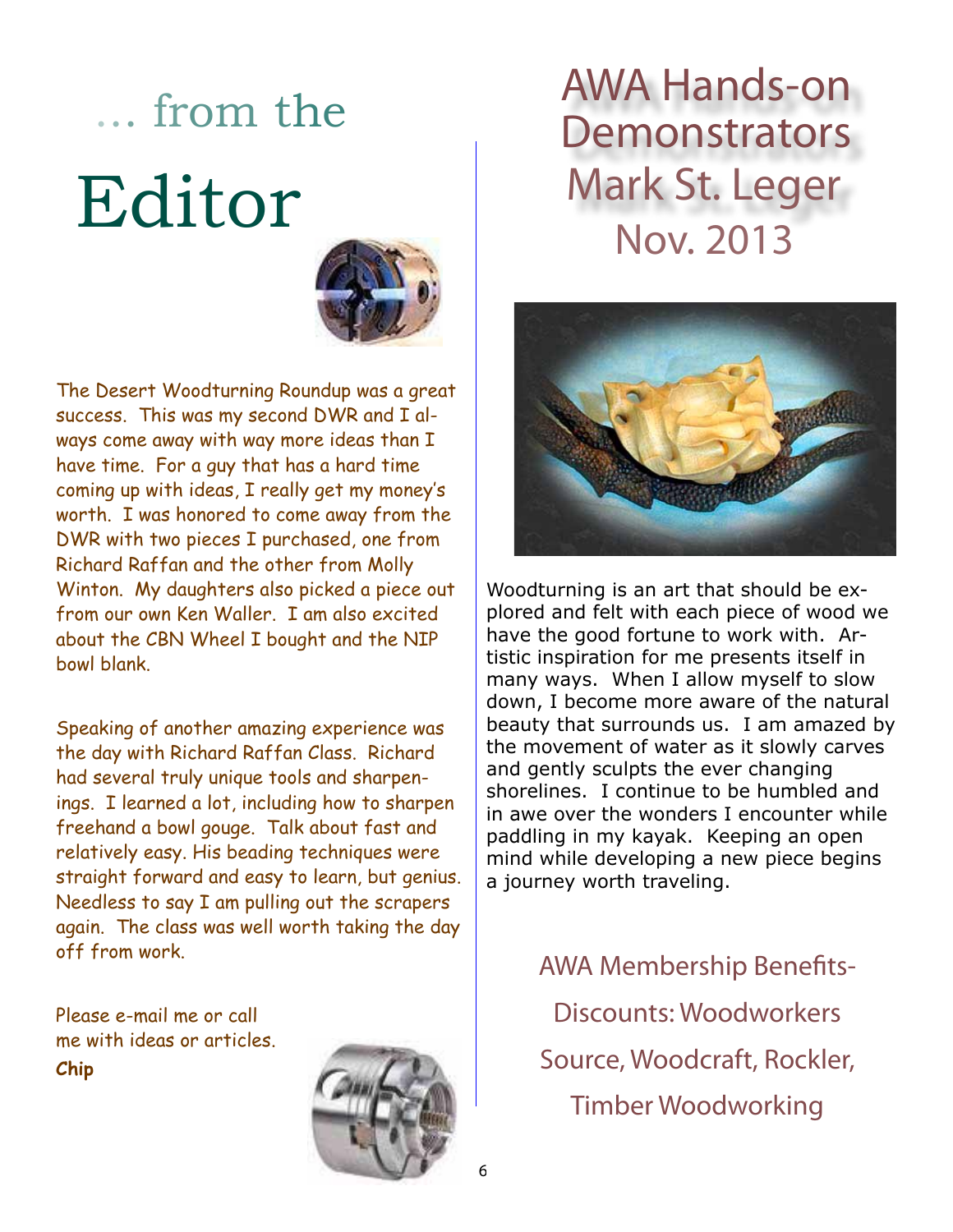### American Woodturners Association Phoenix June 2014

The annual AAW symposium is the highlight of the woodturning year, meeting in different locations throughout the United States. It has become the most attended woodturning event worldwide. Each symposium features three days of woodturning demonstrations and meetings, led by several talented experts:

 Internationally known woodturners The highest quality woodturning instructors Knowledgeable local talent

Multiple rotations are held simultaneously so attendees have many different types and styles of woodturning demonstrations available. Many of the demonstrations are held multiple times so the attendee has the opportunity to attend sessions they may have missed.

Each symposium has had a unique flavor, but most of them have the following features: A rotation schedule of more than 100 classroom-type demonstrations and panel discussions, hosted by the world's best woodturning professionals. An instant gallery like no other on earth, with up to three pieces submitted by each attendee. A Saturday night banquet. The Friday Special Interest Night, where like-minded turners get together for some fun. An auction of tools, wood, and fine woodturnings. Funds from the auction fund scholarships for woodturning education. The largest woodturning tradeshow anywhere, including tool and lathe manufacturers, vendors of wood and other materials, and suppliers related to woodturning.





### Members' Gallery



### Woodturning



2012 Instant Gallery at club meeting. Top left by Norris Ready, center piece by Jason Clark, bottom left 2 pieces by Dale Gillaspy and bottom right by Ken Lappegard.